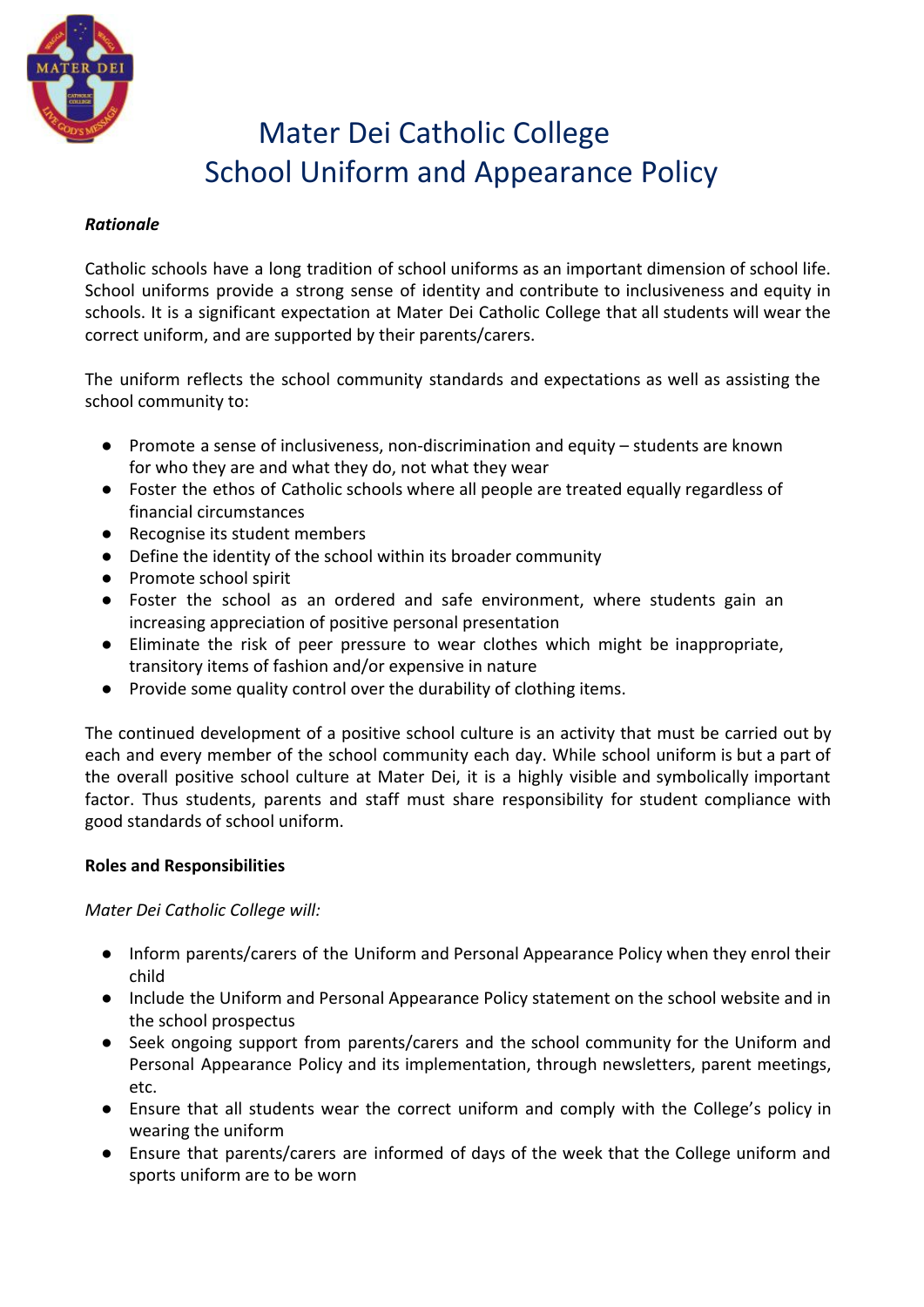- Inform students and parents/carers that participation in school events, excursions, carnivals, outings or activity is dependent upon the student complying with this policy
- Contact parents/carers (by either the Homegroup teacher or House Leader) if a student has not adhered to this policy
- Take appropriate measures, such as sending a student home, if the Mater Dei uniform and appearance policy expectations are not met.
- Provide access to the uniform shop and inform parents/carers of opening hours. Where financial issues arise Mater Dei will support families where possible.

# *Parents/carers will:*

- Ensure that students dress in the approved school uniform on the required days
- Support the school's Uniform and Personal Appearance Policy
- Ensure each student's uniform is clean, pressed and in good condition
- Instruct each child to wear the full and correct uniform between home and school at all times
- Clearly and permanently mark all clothing with the child's name
- Ensure that the sports uniform is worn only on designated sports days
- Remind children that the school hat is worn for all outdoor activities
- Ensure that jewellery is limited to two items of jewellery in line with the Mater Dei Appearance Policy
- Ensure that the child's hair is well-groomed in line with the Mater Dei Appearance Policy.

## *Students will:*

- Be aware of the school's Uniform and Personal Appearance Policy
- Take shared responsibility for complying with the required uniform and personal appearance requirements set out below
- Act as positive role models for other students in all aspects of uniform wearing and personal appearance behaviour
- Wear the full and correct uniform between home and school at all times